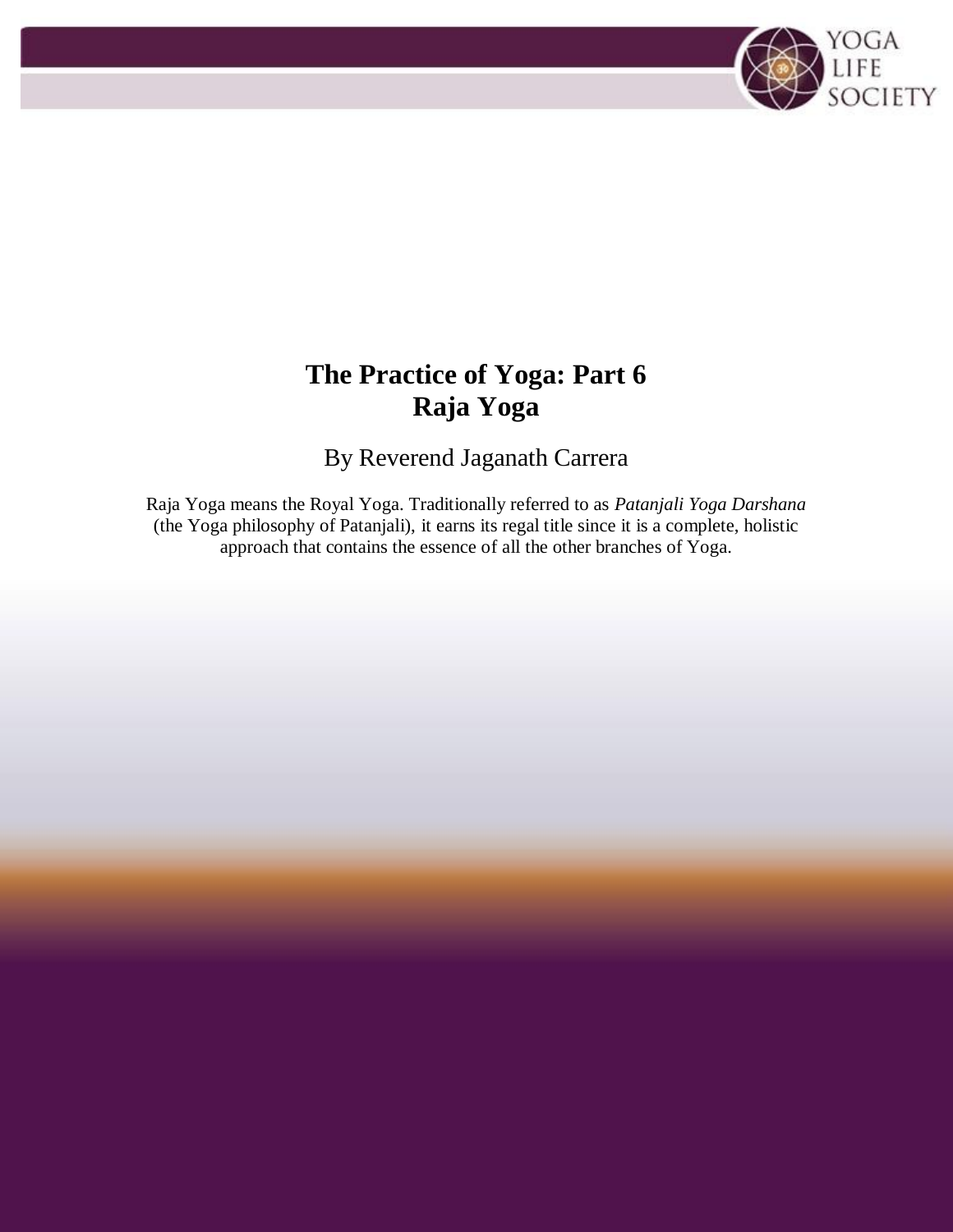## **The Practice of Yoga: Part 6 Raja Yoga**

Raja Yoga means the Royal Yoga. Traditionally referred to as *Patanjali Yoga Darshana* (the Yoga philosophy of Patanjali), it earns its regal title since it is a complete, holistic approach that contains the essence of all the other branches of Yoga. Every facet of who we are is strengthened, refined and applied to attaining the ultimate goal of Yoga: enlightenment, the experience of oneness with all Creation, realization of our True Nature. Whatever name we give this goal, the results are the same: the end of ignorance and the suffering it brings through direct experience of the transcendent Self within.

Primarily based on the *Yoga Sutras of Patanjali*, the classic text of Raja Yoga, the theory and practices of Raja Yoga are a straightforward guide for all students of Yoga. The teachings clearly speak on the inner workings of consciousness, the purpose of creation, and on suffering and the means to transcend it. The *Yoga Sutras* are a step-bystep manual for attaining the unshakable peace that is your True Nature.

#### **The Core Teaching**

The principle upon which Raja Yoga is based is:

*Stillness, one-pointedness, and clarity of mind is Yoga. (Yoga Sutras, 1.2)*

Every practice in every branch of Yoga has this stillness of mind as its goal. But it's not stillness for its own sake. That would only give us a pleasant, but short-lived experience. It's what stillness brings that is the real goal.

## *Then the Seer rests in its True Nature (Yoga Sutras, 1.3)*

The Seer is us  $-$  it's who we are at our core. Our True Nature is pure, unbounded Consciousness; Absolute Peace and Joy.

All of our meditation, Hatha Yoga, selfless service, prayer, worship, study, and self-analysis are different ways to attain tranquility of mind. When the mind ceases its relentless chatter, egoism and ignorance loosen their hold on us. As the focus becomes steadier, and the stillness deeper, we transcend all thoughts, feelings, and images of who we are and what life is about in favor of direct experience of self and life. In other words, we rest in our True Nature.

#### **How To Achieve Stillness**

Have you ever tried to make your mind perfectly still and quiet? Have you ever wondered what it's like to be without any thought whatsoever, not even, "I'm sitting here with no thoughts in my mind?" Who *are* you when every conscious and subconscious notion of who you are has left? Yogis say that we are pure consciousness, existence itself: unborn, unchanging, eternal; free from any limitation of any kind.

Stilling the mind is no easy task. Our attention has the ingrained habit of wandering. What we usually assume are logical sequential thoughts, are in reality, a mad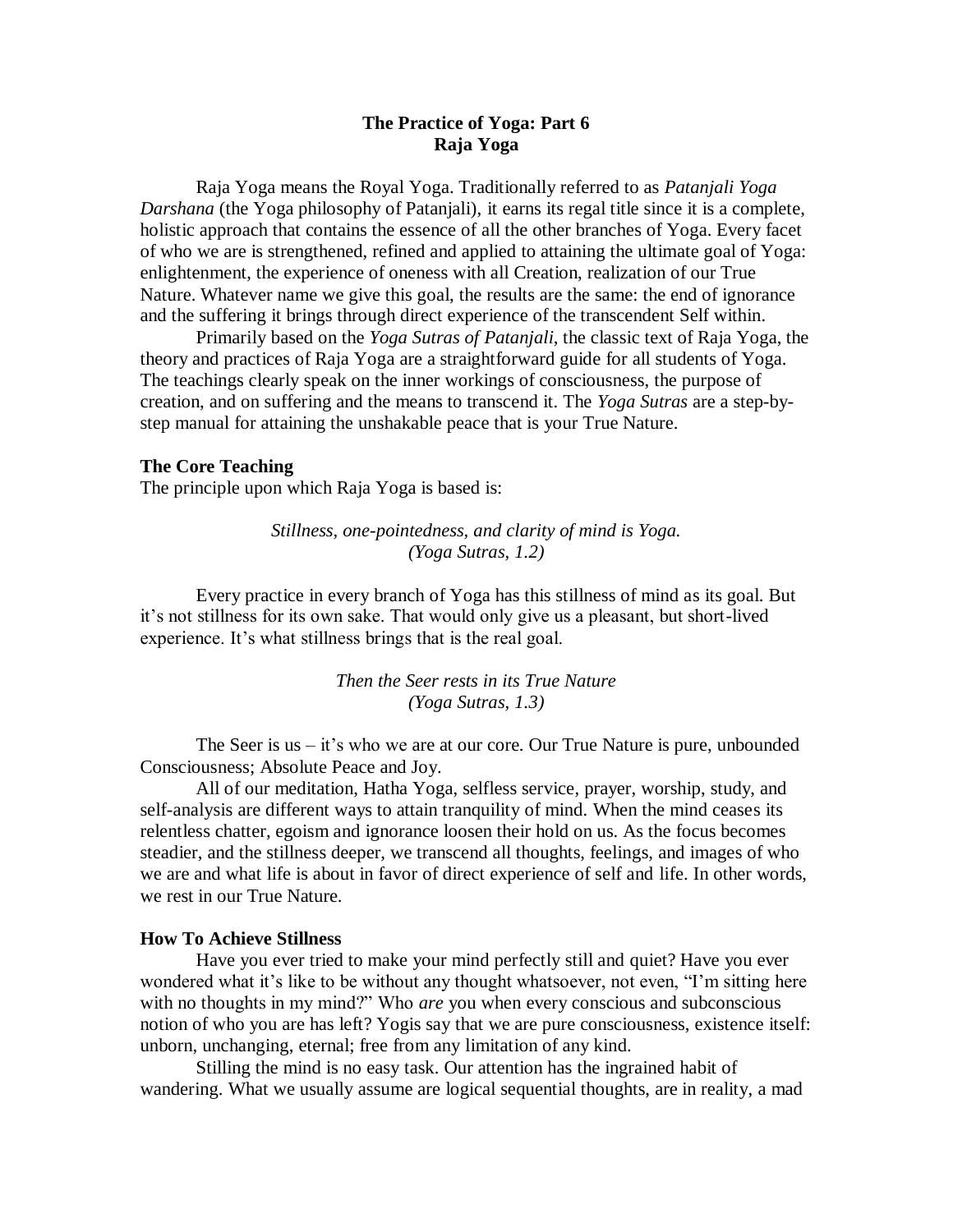scramble of thoughts, images, and emotions all vying for our attention. Fortunately, the teachings of Raja Yoga offer us a clear path to attaining perfect stillness of mind. For many, stilling the mind conjures images of long, arduous commitments to heroic struggles or forceful practices. Not only does this sound unappealing, it is not true to the spirit of Raja Yoga. There is no suppression of thoughts, no forceful effort to wrestle the mind into submission. That approach would only bring tension and disappointment. Instead, we learn a powerful multi-dimensional approach based on a profound understanding of the human condition. Awareness is redirected within, more a matter of *re-training* the mind than *restraining* it.

In the *Yoga Sutras* the main principle given for stilling is presented:

# *The mind is made still by practice and nonattachment. (Yoga Sutras 1.12)*

Practice is anything we do with the intent of quieting the mind. It becomes a stable, light-bearing, and enjoyable part of our lives when our practice is regular over a period of time, and when we approach it with enthusiasm, optimism, and a sense of adventure.

Nonattachment is the cultivation of the proper relationship to objects, attainments, and events in our lives. It is about letting go of unrealistic expectations of life by realizing that no possession, relationship, or comfort lasts, and therefore cannot bring us the happiness we seek. We can and should enjoy all the beauty that life offers, but without *depending* on those things to be permanent sources of peace. How we respond to what happens to us, and the decisions we make, change when we discover that the happiness we seek is within.

The Self *(Purusha, or atman)* is the only stable, unchanging reality. The source of all peace, joy, love, and light doesn't come or go. We are not separate from the Self. *It is who we are*. It can't be lost, only forgotten. In that sense, we can say that all of Yoga is about remembering who we already are.

A bit later in the *Yoga Sutras,* we come across a more fleshed-out presentation of what makes up Yoga practice: The Eight Limbs of Raja Yoga. It is here that we will clearly see how the mind, intellect, heart, and hand all join forces to deliver us to enlightenment.

# **The Eight Limbs of Yoga**

The eight limbs are central to understanding the practice of Raja Yoga. They expand on the basic description of what Yoga practice entails.

# **Yama**

- *Ahimsa* loving compassion; nonviolence
- *Satya* truthfulness
- *Asteya* nonstealing
- *Brahmacharya* continence (focusing our energy toward the goal of Yoga)
- *Aparigraha* nongreed

## **Niyama**

• *Saucha* – purity of body and mind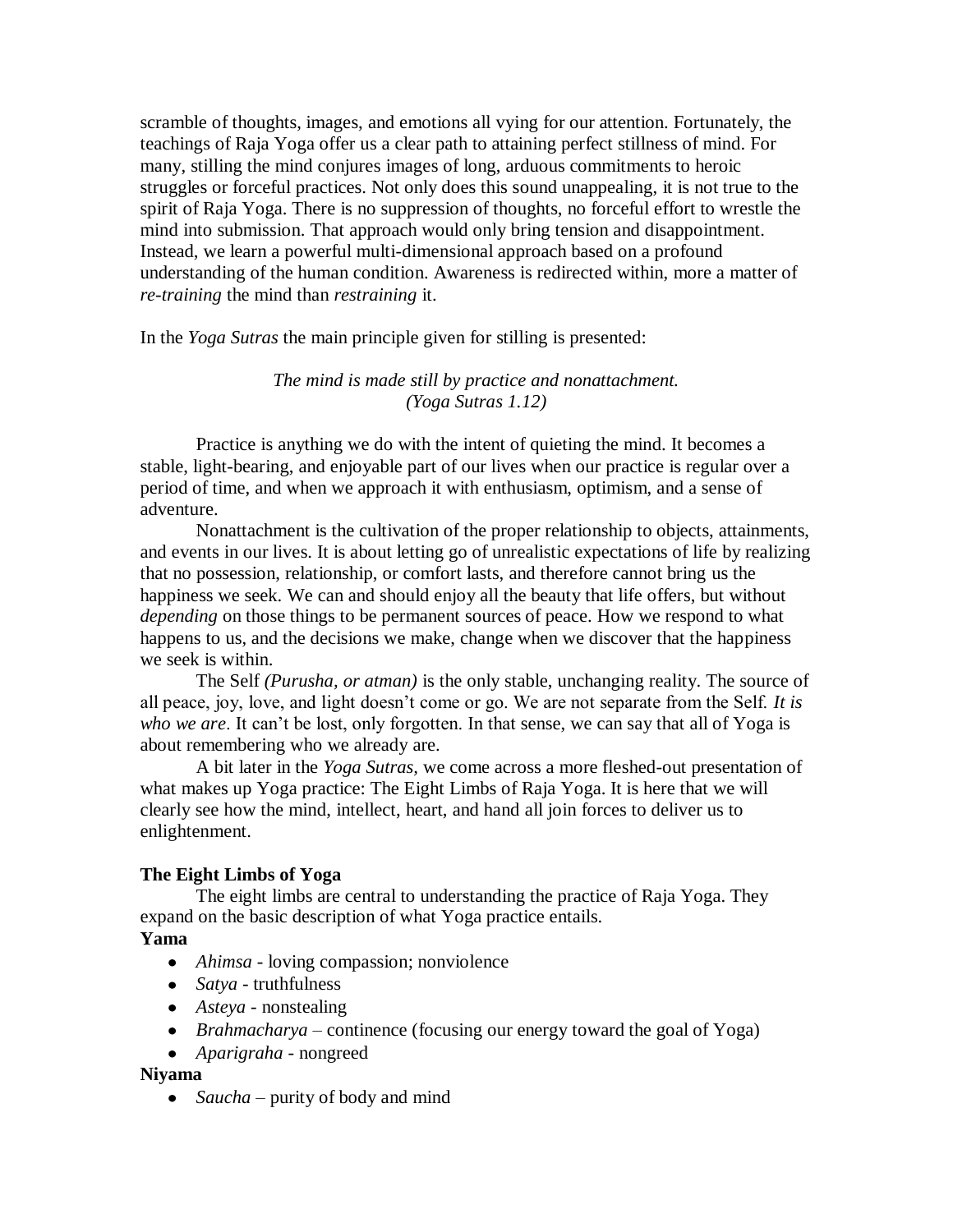- *Santosha* contentment
- *Tapas* self-discipline, accepting pain as a help or purification
- *Svadhyaya* study (of self, Nature, sacred wisdom)

*Ishwara Pranidhana* – surrender to the Supreme Being **Asana** - attaining a comfortable steady posture for meditation **Pranayama** - regulation of the life force through breathing practices **Pratyahara** - redirection of the senses **Dharana** – practice of focused attention **Dhyana** – meditation **Samadhi** – absorption, super conscious state

Part of the greatness of this approach is that Yoga ceases to be only a set of practices and becomes a way of living. It means that all that we do can add momentum toward the goal. Every facet of our human nature is engaged in the practices of Raja Yoga. Our physical side, our active side, that part of us that enjoys asserting our will, our inquisitive side, and that part of us that knows the transformative power of devotion and love. The exact mix and emphasis of our practice is determined by our temperament.

#### **What Blocks Our Way**

Nothing great was ever easy to achieve, or came quickly. Self-realization is the highest of goals. Even though we already are that which we seek, we still have to overcome a tricky obstacle: ignorance (*avidya*).

Ignorance is defined as:

*Regarding the impermanent as permanent, the impure as pure, the painful as pleasant, and the non-Self as the Self (Yoga Sutras 2.5)*

If we compare the mind to a mirror and the Self to our face, then enlightenment could be described as having a mirror that is without smudges or distortions. In such a mirror, our face will reflect completely and accurately. Ignorance is the cause of all the smudges and distortions that obscure that pure reflection. The entire body of Yoga theory and practice is designed to clean and straighten the mirror/mind.

The bad news is that Nature itself, although created for the purpose of teaching and leading the soul to freedom, is also perfectly designed to keep the mind distracted from its goal and the path that leads to enlightenment.

The good news is that regular practice of the eight limbs invariably and without doubt, lead to overcoming ignorance. Yoga is a science. If you follow its teachings, you will one day transcend suffering.

#### **How To Practice Raja Yoga**

Recall that Yoga practice is defined as anything we do to steady the mind. Properly understood, this means that Yoga is not limited to the teachings that have come from India and that are labeled as Yoga. You can engage in any practices like if they are uplifting to you. Chant, practice Hatha Yoga, attend Mass, study the Torah, face Mecca